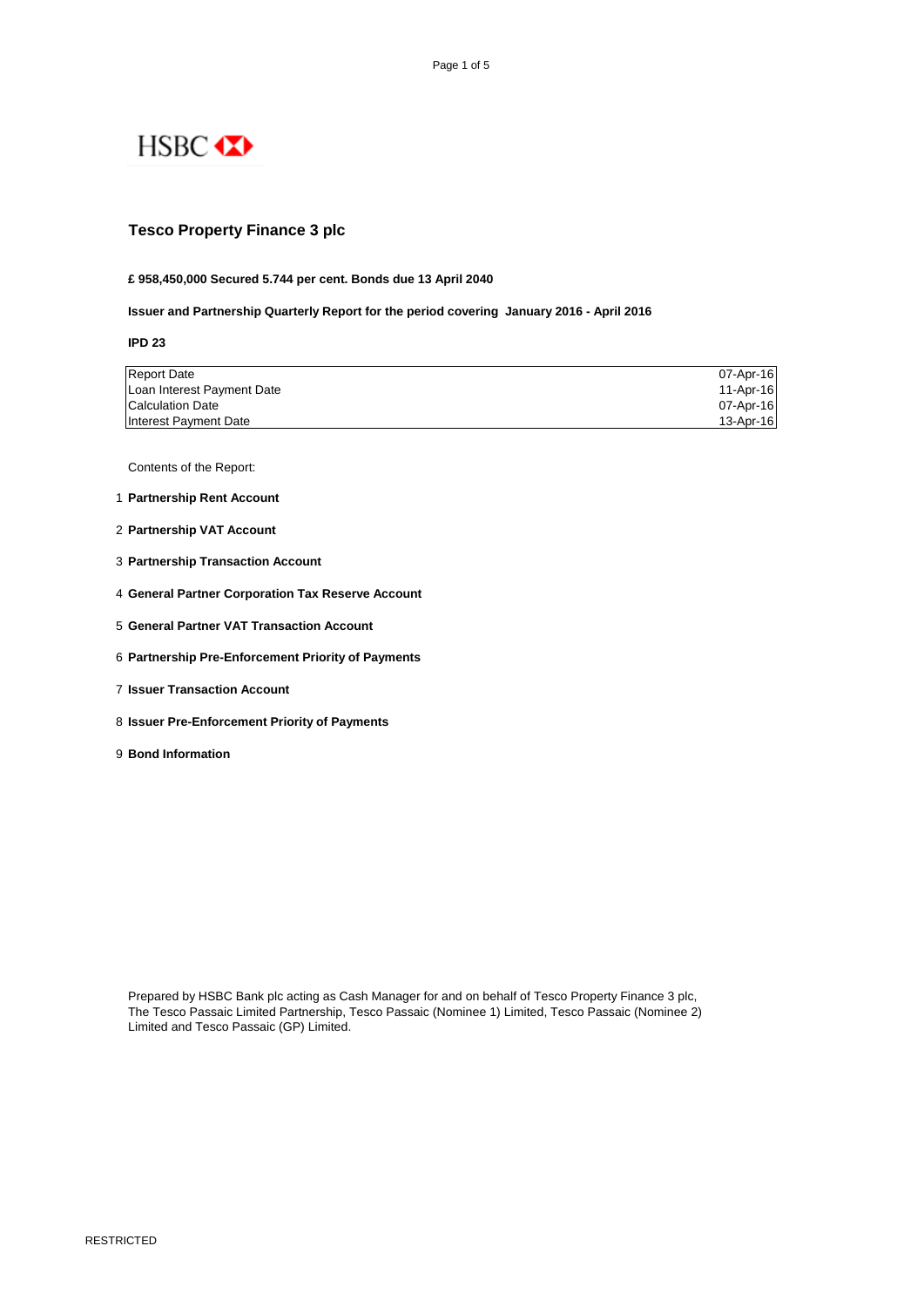# **1. Partnership Rent Account 70295444**

|                        | Opening Balance                            | 5,000.00 Cr                          |       |
|------------------------|--------------------------------------------|--------------------------------------|-------|
| <b>IDATE</b>           | <b>ENTRY DETAILS</b>                       | AMOUNT (£)                           | CR/DR |
| 23-Mar-16<br>11-Apr-16 | Rent<br>To Partnership Transaction Account | 14,197,842.31 Cr<br>14,197,842.31 Dr |       |
|                        | Closing Balance                            | 5,000.00 Cr                          |       |

# **2. Partnership VAT Account 70295460**

|                        | Opening Balance                          | 2,894,833.97 Cr                    |
|------------------------|------------------------------------------|------------------------------------|
| <b>IDATE</b>           | <b>ENTRY DETAILS</b>                     | AMOUNT (£)<br>CR/DR                |
| 27-Jan-16<br>23-Mar-16 | <b>VAT Payment</b><br><b>VAT Funding</b> | 2,792,891.67 Dr<br>2,839,568.50 Cr |
|                        | <b>Closing Balance</b>                   | 2,941,510.80 Cr                    |

**Contract Contract Contract Contract** 

I.

#### **3. Partnership Transaction Account 70295452**

|             | <b>Opening Balance</b>    | 364,374.11 Cr       |  |
|-------------|---------------------------|---------------------|--|
| <b>DATE</b> | <b>ENTRY DETAILS</b>      | AMOUNT (£)<br>CR/DR |  |
|             |                           |                     |  |
| 06-Jan-16   | <b>Credit Interest</b>    | 1,619.71 Cr         |  |
| 11-Apr-16   | <b>Transfer from Rent</b> | 14,197,842.31 Cr    |  |
| 11-Apr-16   | <b>Trustee Fee</b>        | 1,500.00 Dr         |  |
| 11-Apr-16   | <b>Ongoing Fee</b>        | 14,944.66 Dr        |  |
| 11-Apr-16   | Expenses                  | 17,808.96 Dr        |  |
| 11-Apr-16   | Partnership Swap payment  | 534,002.71 Cr       |  |
| 11-Apr-16   | <b>Partnership Debt</b>   | 14,456,591.49 Dr    |  |
| 11-Apr-16   | Spenhill                  | 452.307.19 Dr       |  |
|             |                           |                     |  |
|             |                           |                     |  |
|             | <b>Closing Balance</b>    | 154,686.54 Cr       |  |

# **4. General Partner Corporation Tax Reserve Account 70295487**

|             | Opening Balance        | $0.00$ Cr  |       |
|-------------|------------------------|------------|-------|
| <b>DATE</b> | <b>ENTRY DETAILS</b>   | AMOUNT (£) | CR/DR |
|             |                        |            |       |
|             |                        |            |       |
|             |                        |            |       |
|             | <b>Closing Balance</b> | $0.00$ Cr  |       |
|             |                        |            |       |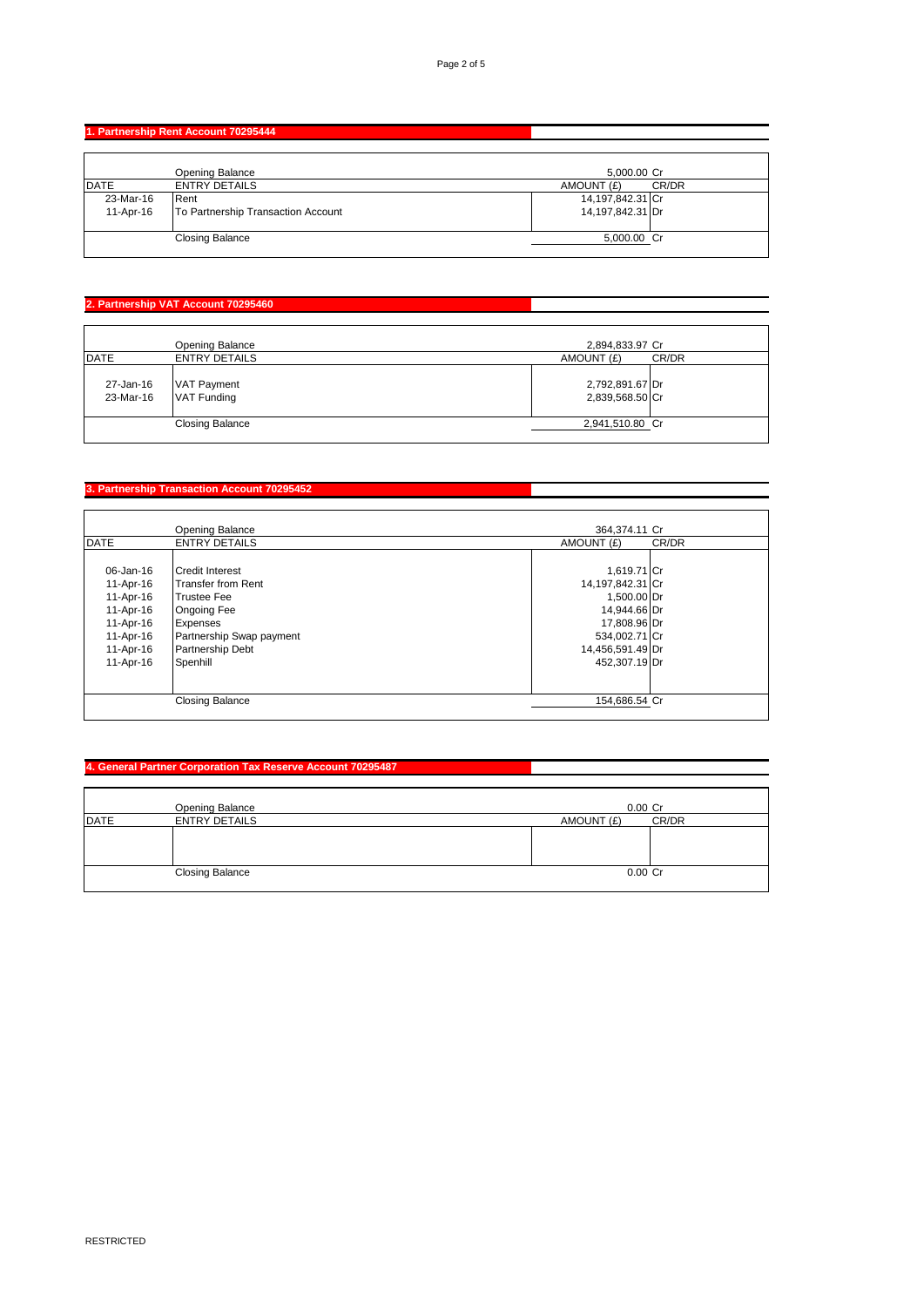# **5. General Partner VAT Transaction Account 70298993**

|             | Opening Balance        | 164,823.76 Cr |       |
|-------------|------------------------|---------------|-------|
| <b>DATE</b> | <b>ENTRY DETAILS</b>   | AMOUNT (£)    | CR/DR |
| 07-Jan-16   | <b>Credit Interest</b> | 62.32 Cr      |       |
|             | <b>Closing Balance</b> | 164,886.08 Cr |       |

|              | Expense Reserve Ledger - Max GBP 500,000.00 |         |                                           |  |
|--------------|---------------------------------------------|---------|-------------------------------------------|--|
| <b>IDATE</b> |                                             |         |                                           |  |
| 11/04/2016   | Ledger Receipts to date                     | Balance | 364,374.09<br>209,687.57<br>154,686.52 Cr |  |

#### **6. Partnership Pre-Enforcement Priority of Payments**

|           |                                                                           | <b>Funds Paid Out of</b> | <b>Funds Received into</b> |
|-----------|---------------------------------------------------------------------------|--------------------------|----------------------------|
| Date      |                                                                           | account (£)              | account (£)                |
| 11-Apr-16 |                                                                           |                          |                            |
|           | <b>Partnership Available Funds</b>                                        |                          |                            |
|           |                                                                           |                          |                            |
|           | a Rental Income                                                           |                          | 14,197,842.31              |
|           | b Funds from Issuer under Partnership Swaps                               |                          | 14,456,632.00              |
|           | c From Partnership VAT Account                                            |                          |                            |
|           | d From Partnership Disposal Proceeds Account                              |                          |                            |
|           | e From Partnership Insurance Proceeds Account                             |                          |                            |
|           | f Interest received by the Partnership Accounts and Rent Account          |                          | 1,619.71                   |
|           | g Eligible Investment Earnings by Partnership                             |                          |                            |
|           | h Advance under Committed Subordinated Loan Agreement                     |                          |                            |
|           | Net proceeds of a CPO Disposal or a Mortgage Property                     |                          |                            |
|           | Net proceeds of a disposal of a Mortgage Property                         |                          |                            |
|           | k Any other sums standing to the credit of the Partnership Transaction Ac |                          |                            |
|           |                                                                           |                          |                            |
|           | <b>Partnership Pre-Enforcement Priority of Payments</b>                   |                          |                            |
|           |                                                                           |                          |                            |
|           | a Partnership Security Trustee Fees                                       | 1,500.00                 |                            |
|           | b Issuer Security Trustee Fee, Bond Trustee, operating expenses of the    | 2,700.00                 |                            |
|           | Issuer (Ongoing Partnership Facility Fee)                                 |                          |                            |
|           | c Partnership Operating Expenses excluding GP UK Tax                      |                          |                            |
|           | d Partnership Operator Fee                                                | 17,808.96                |                            |
|           | d Property Advisor Fee (Annual 25 K Jan)                                  |                          |                            |
|           | d Nominees Corporate Services Provider Fee                                |                          |                            |
|           | d Nominees Holdco Corporate Services Provider Fee                         |                          |                            |
|           | d PL Propco Corporate Services Provider Fees                              |                          |                            |
|           | d Nominees Side Letter payments                                           |                          |                            |
|           | d Nominees Holdco Side Letter payments                                    |                          |                            |
|           | d Account Bank Fee                                                        |                          |                            |
|           | d Cash Manager Fee                                                        |                          |                            |
|           | Issuer Account Bank, PPA CM, CSP Fee (Ongoing Partnership Facility        |                          |                            |
|           | d Fee)                                                                    | 11,494.66                |                            |
|           | d Headlease payment                                                       |                          |                            |
|           | e Partnership Expenses Ledger payment (max £6,250)                        | 6,250.00                 |                            |
|           | f Partnership Debt Interest                                               | 13,521,349.49            |                            |
|           | f Partnership Swap payment                                                | 13,922,629.29            |                            |
|           | g Partnership Debt Principal                                              | 935,242.00               |                            |
|           | Issuer Partnership Swap Termination Amount (Ongoing Partnership Facility  |                          |                            |
|           | h Fee)                                                                    | 750.00                   |                            |
|           | Property Pool Manager Fee                                                 | 452,307.19               |                            |
|           | Partnership Swap Termination Amount                                       |                          |                            |
|           | k Partnership Expenses Ledger payment                                     | 215,937.57               |                            |
|           | <b>Alteration Adjustment Rent</b>                                         |                          |                            |
|           | m Committed Subordinated Loan payment                                     |                          |                            |
|           | n Partnership Distribution Account                                        |                          |                            |
|           |                                                                           |                          |                            |
|           | Totals                                                                    | 28,656,094.02            | 28.656.094.02              |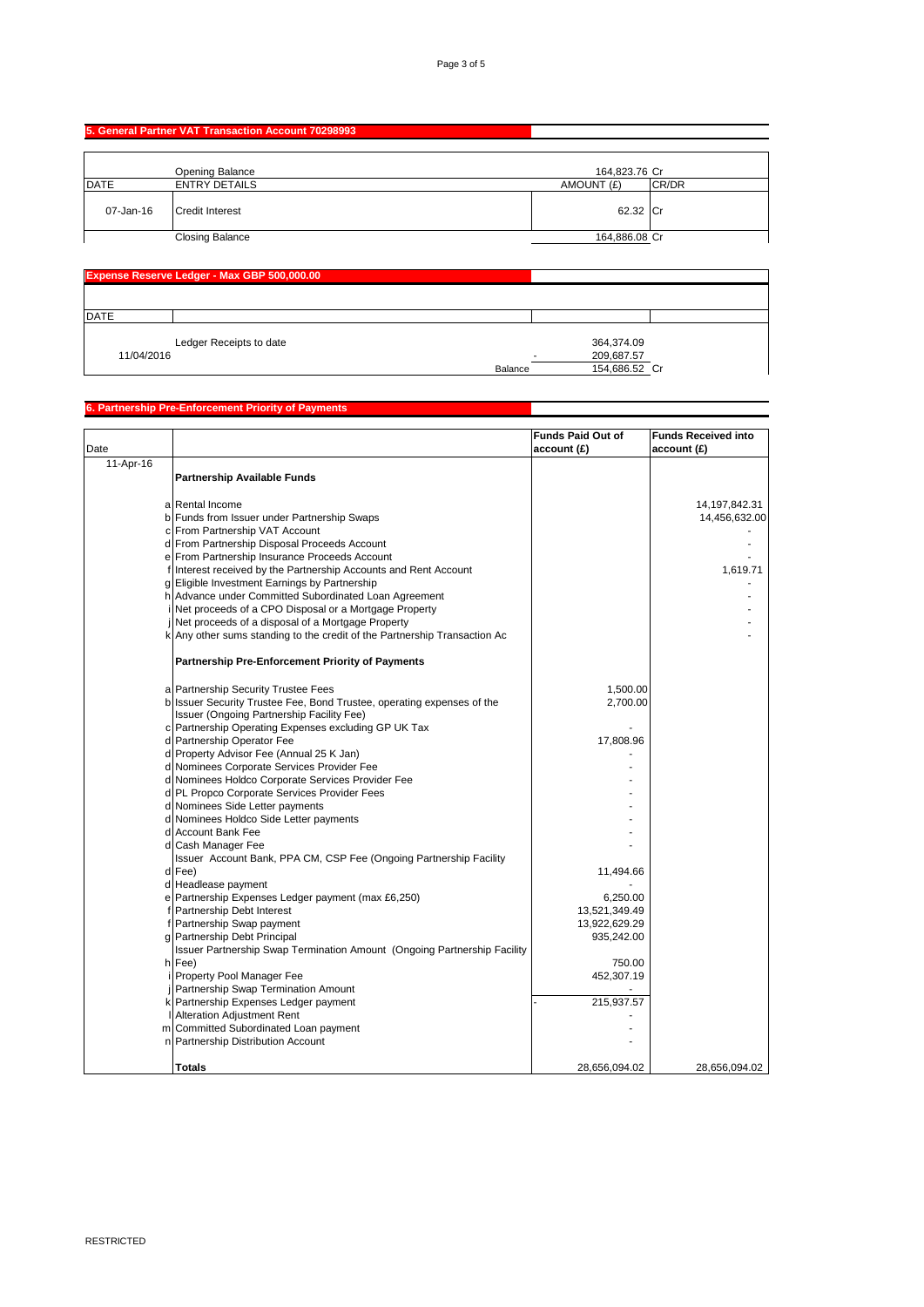# **7. Issuer Transaction Account 70295495**

|             | Opening Balance                  | 38,185.02 Cr        |
|-------------|----------------------------------|---------------------|
| <b>DATE</b> | <b>ENTRY DETAILS</b>             | CR/DR<br>AMOUNT (£) |
|             |                                  |                     |
| 06-Jan-16   | <b>Credit Interest</b>           | 133.38 Cr           |
| 13-Apr-16   | <b>Swaps Receipts</b>            | 534,002.71 Cr       |
| 13-Apr-16   | <b>Partnership Debt</b>          | 14,456,591.49 Cr    |
| 13-Apr-16   | Swap Pays                        | 534,002.71 Dr       |
| 13-Apr-16   | <b>Ongoing Fee</b>               | 14,944.66 Cr        |
| 13-Apr-16   | <b>HSBC</b> Fee                  | 7,700.00 Dr         |
| 13-Apr-16   | <b>Notes</b>                     | 14,456,591.49 Dr    |
| 13-Apr-16   | <b>Issuer Operating Expenses</b> | 6,494.66 Dr         |
|             | Closing Balance                  | 39.068.40 Cr        |
|             |                                  |                     |

#### **8. Issuer Pre-Enforcement Priority of Payments**

| Date      |                                                        | <b>Funds Paid Out of</b><br>account (£) | <b>Funds Received into</b><br>account (£) |
|-----------|--------------------------------------------------------|-----------------------------------------|-------------------------------------------|
| 13-Apr-16 |                                                        |                                         |                                           |
|           |                                                        |                                         |                                           |
|           | Ilssuer Available Funds                                |                                         |                                           |
|           | a Funds due to Issuer under Partnership Swap Agreement |                                         | 13,922,629.29                             |
|           | b Amounts due to Issuer in respect of Partnership Loan |                                         | 14,471,536.15                             |
|           | c Any amount due to Issuer under Issuer Swap Agreement |                                         | 14,456,632.00                             |
|           | d Interest Received by Issuer on Transaction Account   |                                         | 133.38                                    |
|           | e Eigible Investment Earnings                          |                                         |                                           |
|           | <b>Issuer Pre-Enforcement Priority of Payments</b>     |                                         |                                           |
|           | a Bond Trustee Fee                                     | 1,200.00                                |                                           |
|           | a Issuer Security Trustee Fee                          | 1,500.00                                |                                           |
|           | b Issuer Operating Expenses                            | 0.00                                    |                                           |
|           | c Issuer/Issuer Holdco Corporate Services Provider Fee | 6.494.66                                |                                           |
|           | c Paying Agent Fee                                     | 500.00                                  |                                           |
|           | c Account Bank Fee                                     | 750.00                                  |                                           |
|           | c Cash Manager Fee                                     | 3,750.00                                |                                           |
|           | d Bond Interest                                        | 13,521,349.49                           |                                           |
|           | d Bond Principal                                       | 935,242.00                              |                                           |
|           | d Issuer Swap Provider                                 | 13,922,629.29                           |                                           |
|           | d Partnership Swap payment<br>e Issuer Profit          | 14,456,632.00                           |                                           |
|           | f Swap Subordinated Amounts                            | 750.00                                  |                                           |
|           | g Issuer Partnership Swap Termination Amount           |                                         |                                           |
|           | h Issuer Transaction Account                           | 133.38                                  |                                           |
|           |                                                        |                                         |                                           |
|           | Totals                                                 | 42,850,930.82                           | 42.850.930.82                             |